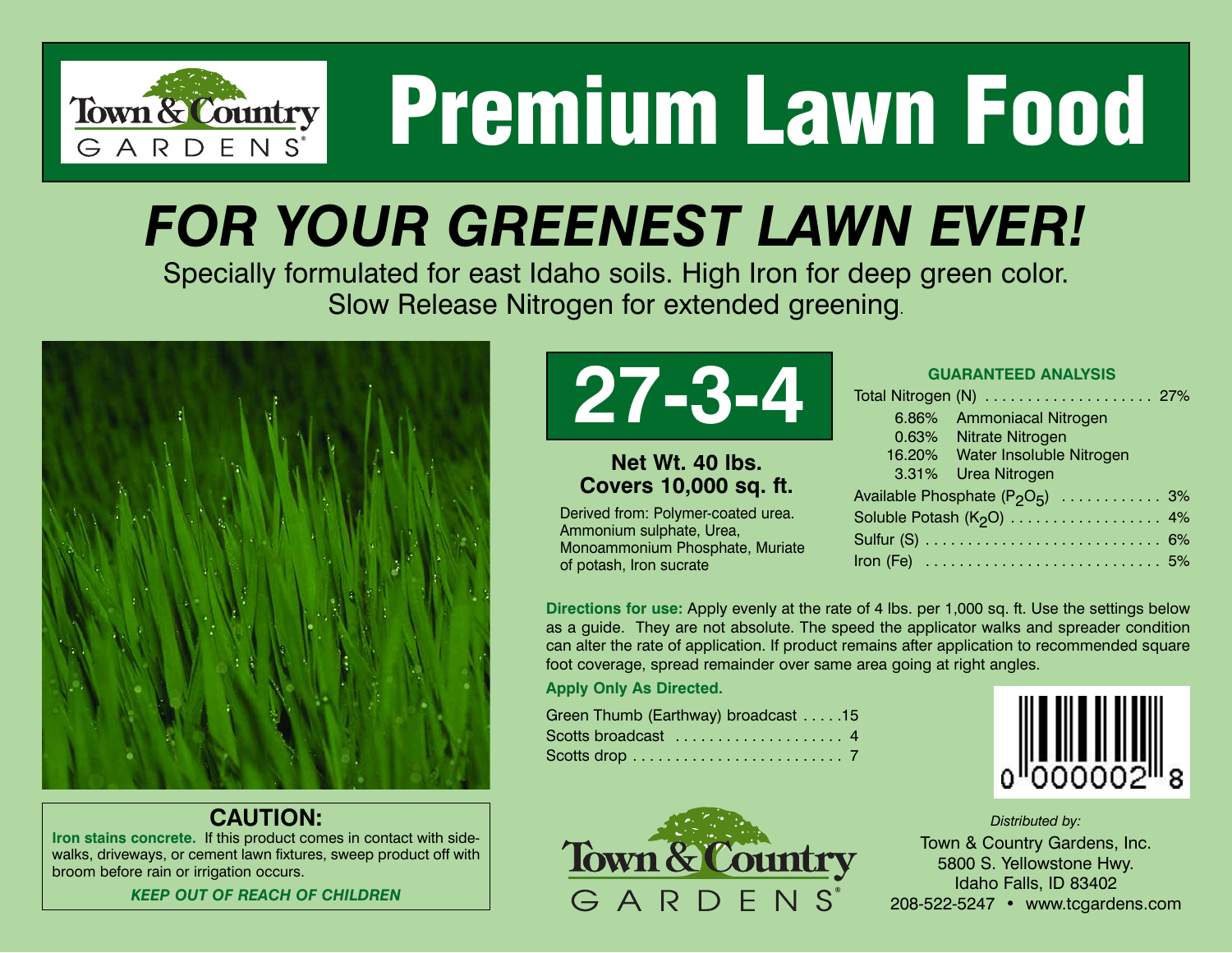

# **Premium Lawn Food**

### *FOR YOUR GREENEST LAWN EVER!*

Specially formulated for east Idaho soils. High Iron for deep green color. Slow Release Nitrogen for extended greening.



#### **CAUTION:**

**Iron stains concrete.** If this product comes in contact with sidewalks, driveways, or cement lawn fixtures, sweep product off with broom before rain or irrigation occurs.

*KEEP OUT OF REACH OF CHILDREN*



#### **Net Wt. 20 lbs. Covers 5,000 sq. ft.**

Derived from: Polymer-coated urea. Ammonium sulphate, Urea, Monoammonium Phosphate, Muriate of potash, Iron sucrate

|                               | <b>GUARANTEED ANALYSIS</b>        |    |
|-------------------------------|-----------------------------------|----|
|                               |                                   |    |
|                               | 6.86% Ammoniacal Nitrogen         |    |
|                               | 0.63% Nitrate Nitrogen            |    |
|                               | 16.20% Water Insoluble Nitrogen   |    |
|                               | 3.31% Urea Nitrogen               |    |
|                               | Available Phosphate $(P_2O_5)$ 3% |    |
| Soluble Potash $(K_0 \Omega)$ |                                   | 4% |

| Soluble Potash (K <sub>2</sub> O) 4% |  |
|--------------------------------------|--|
|                                      |  |
|                                      |  |

**Directions for use:** Apply evenly at the rate of 4 lbs. per 1,000 sq. ft. Use the settings below as a guide. They are not absolute. The speed the applicator walks and spreader condition can alter the rate of application. If product remains after application to recommended square foot coverage, spread remainder over same area going at right angles.

**Apply Only As Directed.**

| Green Thumb (Earthway) broadcast 15 |
|-------------------------------------|
|                                     |
|                                     |

Town & Country

GARDFNS

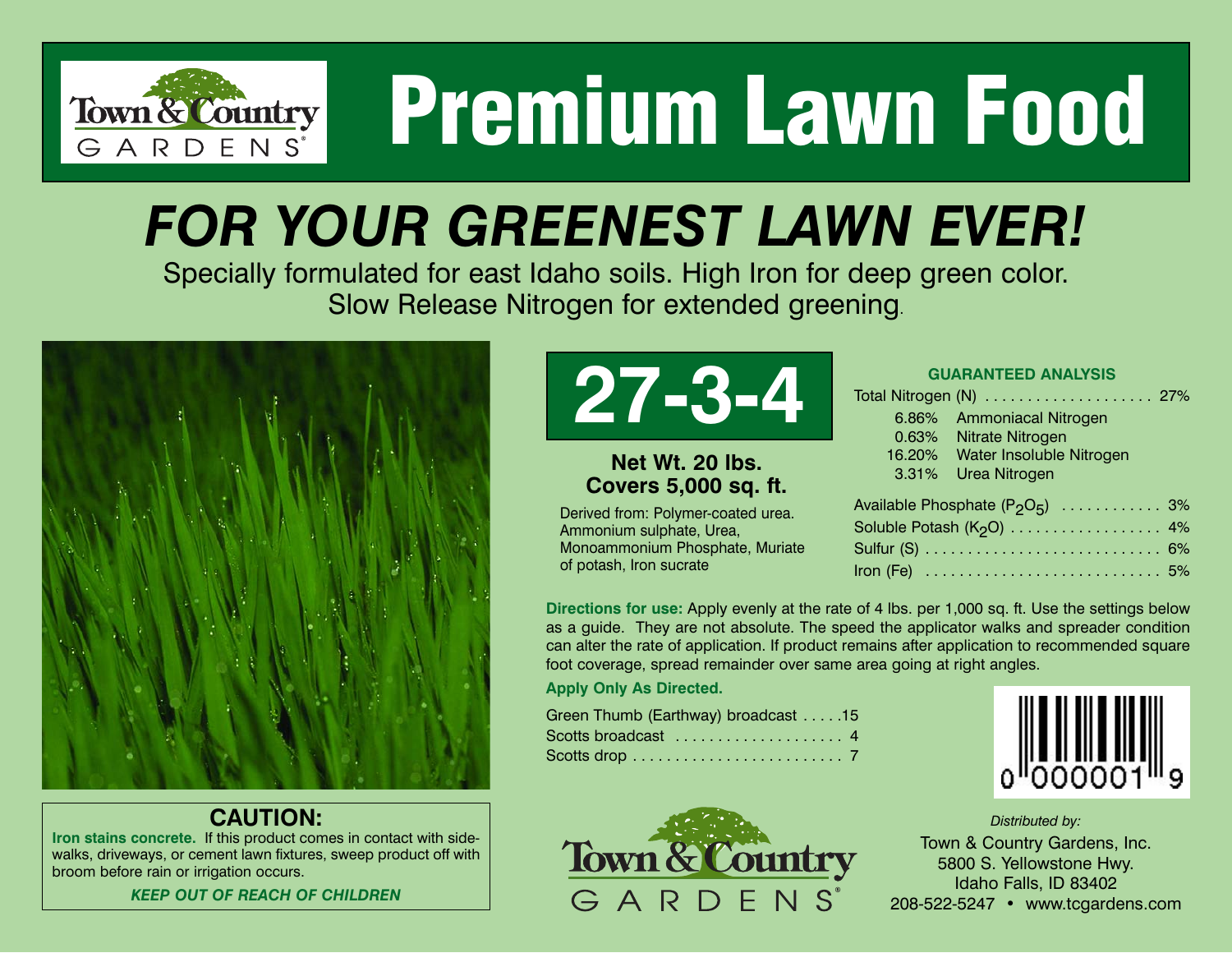

## **Lawn Winterizer**

### *MOST IMPORTANT FEEDING OF THE YEAR!*

Apply in October or November. Increases winter hardiness. Specially formulated for east Idaho soils. Ensures early green-up next spring.





#### **Net Wt. 40 lbs. Covers 10,000 sq. ft.**

Derived from: Polymer-coated urea. Ammonium sulphate, Urea, Monoammonium Phosphate, Muriate of potash.

|                                   | 1.98% Ammoniacal Nitrogen             |  |  |  |
|-----------------------------------|---------------------------------------|--|--|--|
|                                   | 0.84% Nitrate Nitrogen                |  |  |  |
|                                   | 7.50% Water Insoluble Nitrogen        |  |  |  |
|                                   | 14.81% Urea Nitrogen                  |  |  |  |
| Available Phosphate $(P_2O_5)$ 4% |                                       |  |  |  |
|                                   | Soluble Potash (K <sub>2</sub> O) 20% |  |  |  |
|                                   |                                       |  |  |  |

**Directions for use:** Apply evenly at the rate of 4 lbs. per 1,000 sq. ft. Use the settings below as a guide. They are not absolute. The speed the applicator walks and spreader condition can alter the rate of application. If product remains after application to recommended square foot coverage, spread remainder over same area going at right angles.

#### **Apply Only As Directed.**

| Green Thumb (Earthway) broadcast 15 |  |
|-------------------------------------|--|
|                                     |  |
|                                     |  |

*KEEP OUT OF REACH OF CHILDREN*



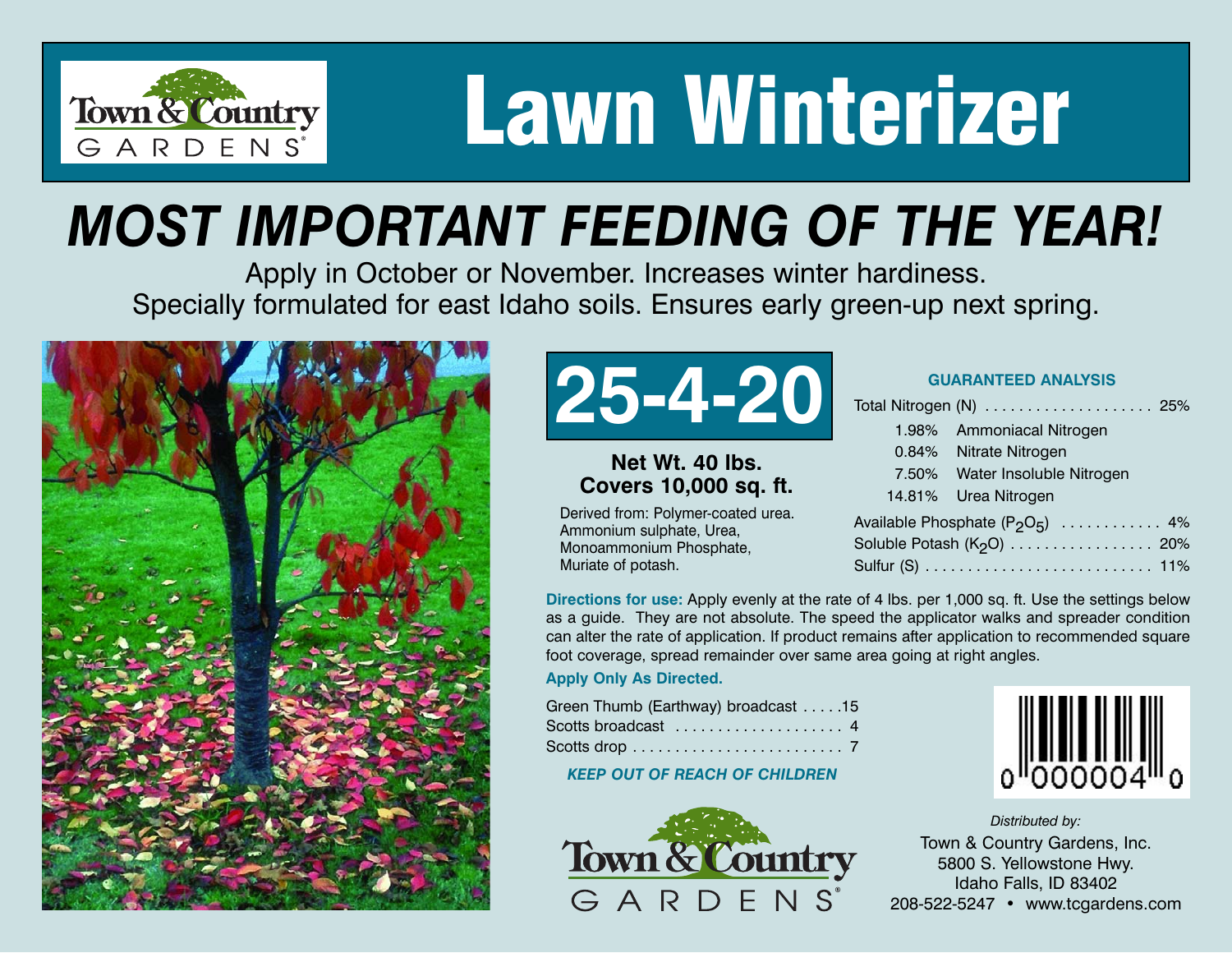

## **Lawn Winterizer**

### *MOST IMPORTANT FEEDING OF THE YEAR!*

Apply in October or November. Increases winter hardiness. Specially formulated for east Idaho soils. Ensures early green-up next spring.





#### **Net Wt. 20 lbs. Covers 5,000 sq. ft.**

Derived from: Polymer-coated urea. Ammonium sulphate, Urea, Monoammonium Phosphate, Muriate of potash.

| <b>GUARANTEED ANALYSIS</b> |  |
|----------------------------|--|
|----------------------------|--|

| Total Nitrogen (N)  25%               |
|---------------------------------------|
| 1.98% Ammoniacal Nitrogen             |
| 0.84% Nitrate Nitrogen                |
| 7.50% Water Insoluble Nitrogen        |
| 14.81% Urea Nitrogen                  |
| Available Phosphate $(P_2O_5)$ 4%     |
| Soluble Potash (K <sub>2</sub> O) 20% |
|                                       |

**Directions for use:** Apply evenly at the rate of 4 lbs. per 1,000 sq. ft. Use the settings below as a guide. They are not absolute. The speed the applicator walks and spreader condition can alter the rate of application. If product remains after application to recommended square foot coverage, spread remainder over same area going at right angles.

#### **Apply Only As Directed.**

| Green Thumb (Earthway) broadcast 15 |  |
|-------------------------------------|--|
|                                     |  |
|                                     |  |

*KEEP OUT OF REACH OF CHILDREN*



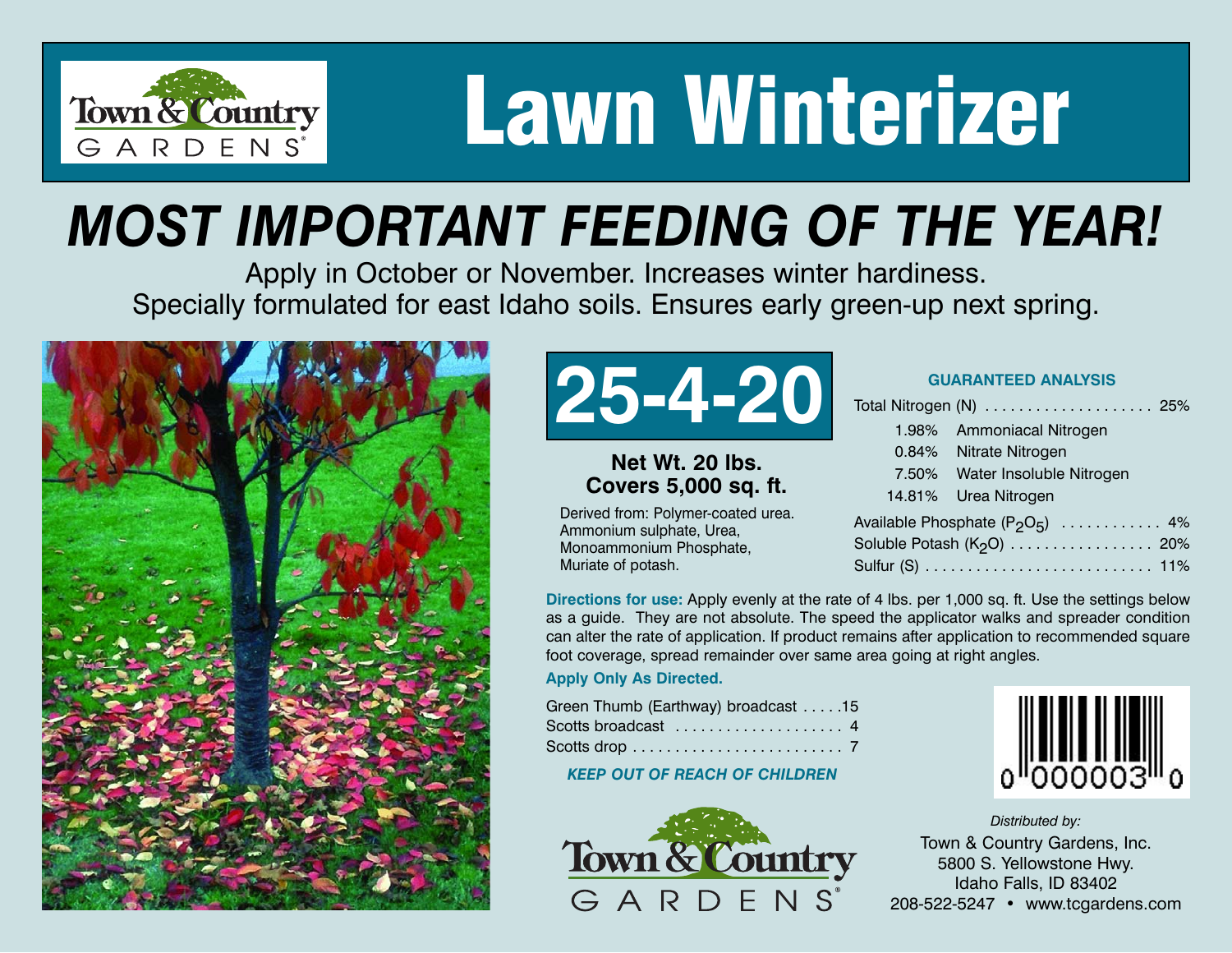

# **Seed & Sod Starter**

### *HELPS NEW LAWNS GROW FASTER AND STRONGER!*

Apply to soil surface just prior to seeding or sodding. Promotes quicker development of strong root systems. Specially formulated for east Idaho soils.





#### **Net Wt. 25 lbs. Covers 5,000 sq. ft.**

Derived from: Ammonium sulphate, Urea, Monoammonium Phosphate, Muriate of potash.

|  |  | <b>GUARANTEED ANALYSIS</b> |
|--|--|----------------------------|
|  |  |                            |

| Total Nitrogen (N)  19%                                   |  |
|-----------------------------------------------------------|--|
| 4.94% Ammoniacal Nitrogen                                 |  |
| 5.07% Nitrate Nitrogen                                    |  |
| 9.06% Urea Nitrogen                                       |  |
| Available Phosphate (P <sub>2</sub> O <sub>5</sub> )  24% |  |
|                                                           |  |
|                                                           |  |

**Directions for use:** Apply evenly at the rate of 5 lbs. per 1,000 sq. ft. Use the settings below as a guide. They are not absolute. The speed the applicator walks and spreader condition can alter the rate of application. If product remains after application to recommended square foot coverage, spread remainder over same area going at right angles.

**Apply Only As Directed.**

| Green Thumb (Earthway) broadcast 17 |  |
|-------------------------------------|--|
|                                     |  |
|                                     |  |

*KEEP OUT OF REACH OF CHILDREN*



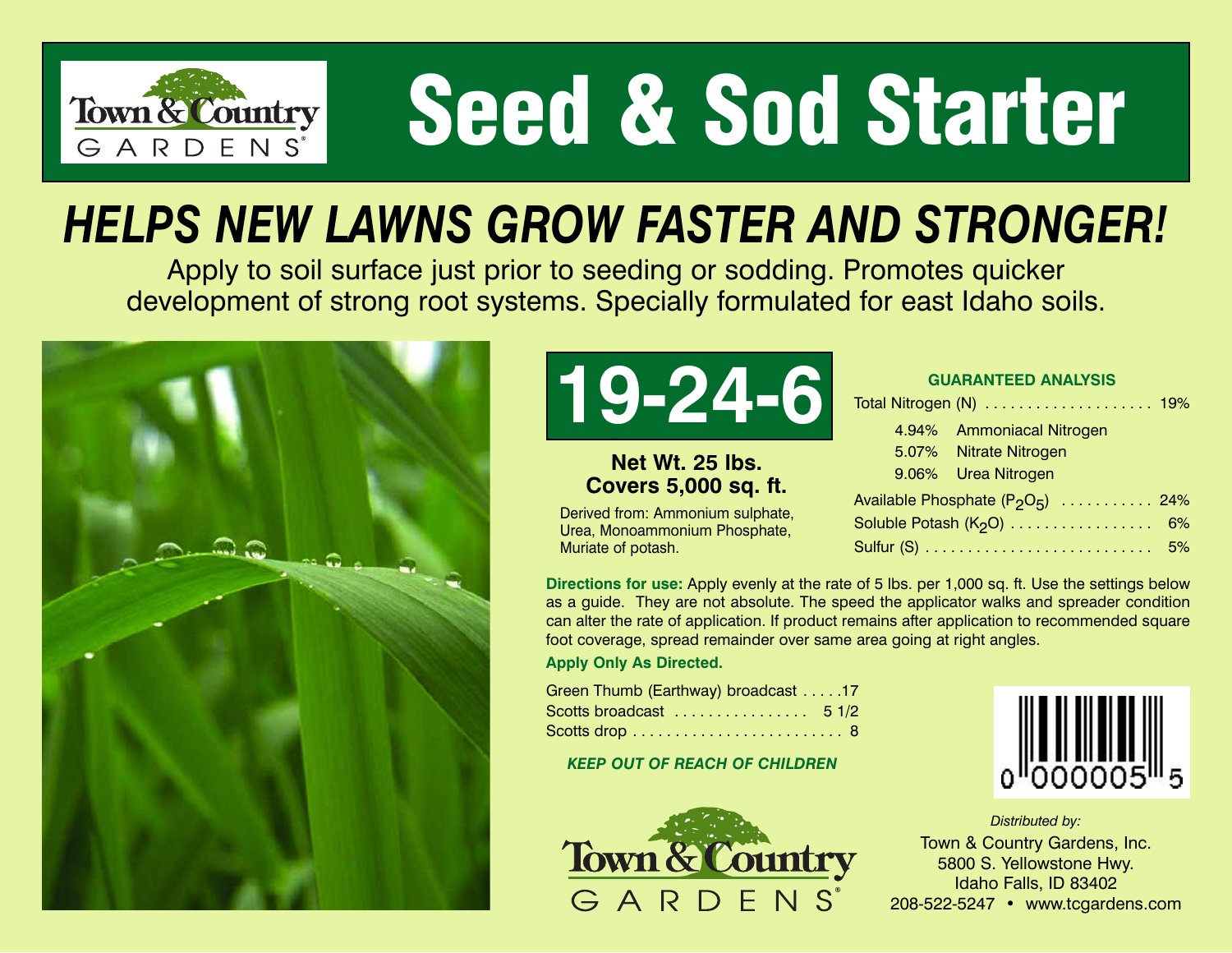

# **Fruit & Flower Food**

### *FOR COLORFUL FLOWERS AND A BOUNTIFUL HARVEST!*

Specially formulated for east Idaho soils. Use on all berries, fruit trees, vegetables, flowers, roses, bulbs, and perennials. High in Iron and Sulfur to keep leaves from yellowing.





#### **Net Wt. 25 lbs.**

Derived from: Ammonium Sulfate, Urea, Monoammonium Phosphate, Muriate of potash, Iron Sucrate, elemental Sulfur.

| Total Nitrogen (N)  10%               |  |
|---------------------------------------|--|
| 1.93% Ammoniacal Nitrogen             |  |
| 4.23% Nitrate Nitrogen                |  |
| 3.85% Urea Nitrogen                   |  |
| Available Phosphate $(P_2O_5)$ 20%    |  |
| Soluble Potash (K <sub>2</sub> O) 10% |  |
|                                       |  |
|                                       |  |

**Directions for use:** Apply evenly at the rate of 2 lbs. per 100 sq. ft. or 1/4 lb. (1/2 cup) per 100 sq. ft. or 10 feet of row. **Veggies and flowers –** Feed at time of planting and every 4 to 6 weeks. **Berries –** twice a year in April and June. **Fruit trees –** 1/2 lb. (1 cup) per inch of trunk diameter in spring and fall. **Roses –** 1/4 to 1/2 cup in April, May, and June. **Bulbs –** 1/2 teaspoon per bulb or 1/2 cup per 10 sq. ft. **Water the area thoroughly after application.**

**Apply Only As Directed.**

#### **CAUTION:**

**Iron stains concrete.** If this product comes in contact with sidewalks, driveways, or cement lawn fixtures, sweep product off with broom before rain or irrigation occurs.

*KEEP OUT OF REACH OF CHILDREN*